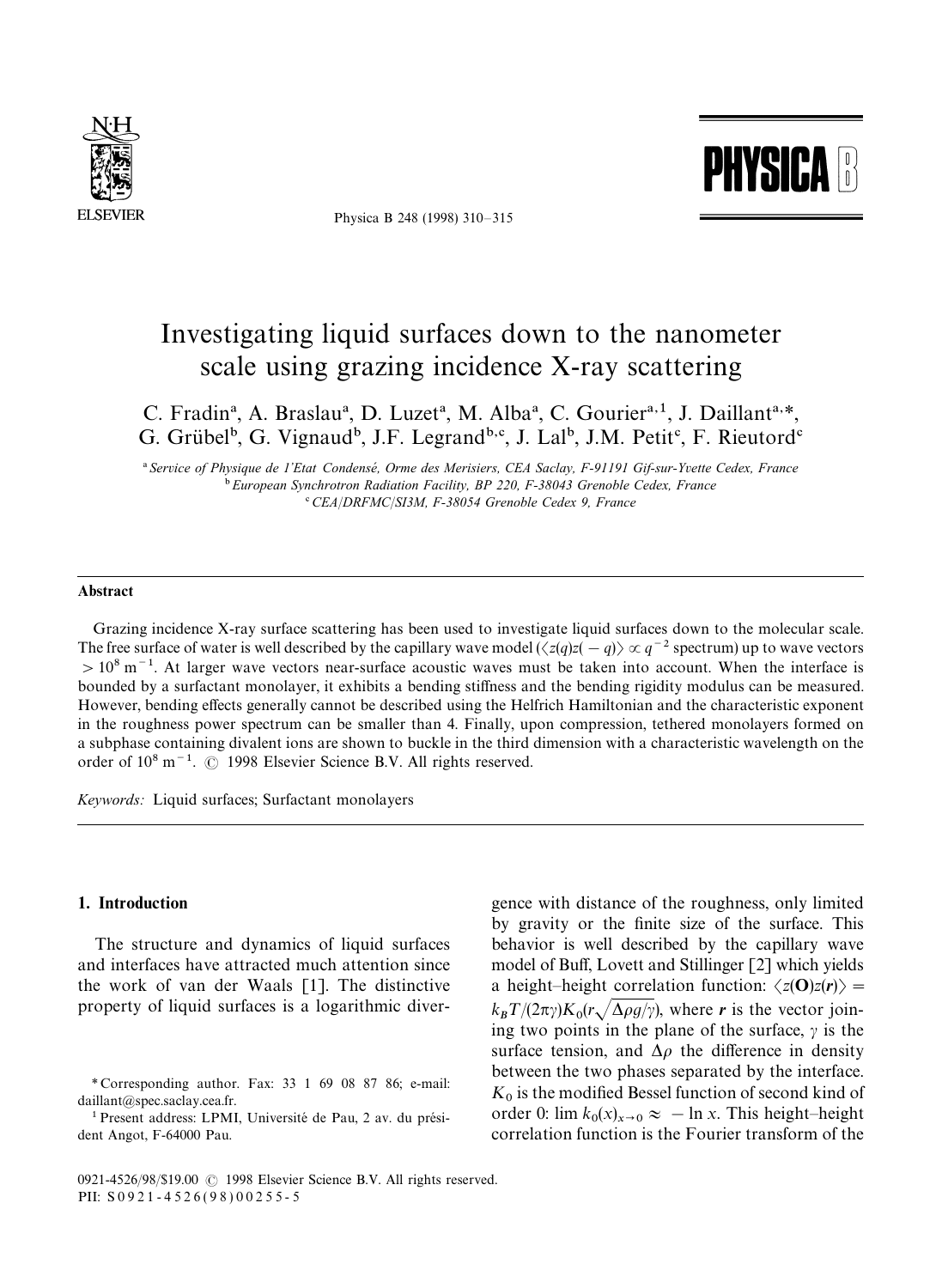following spectrum:

$$
\langle z(\mathbf{q})z(-\mathbf{q})\rangle = \frac{1}{A}\frac{k_{\rm B}T}{\Delta\rho g + \gamma q^2},\tag{1}
$$

where *A* is the interface area. This spectrum has been well characterized for many liquid surfaces by light scattering down to wavelengths in the micrometer range [3] and is valid in the limit of small in-plane momentum *q*. The question of higher-order corrections in the denominator expressing the cost in free energy related to the curvature is still open [4,5].

Curvature effects become much more dramatic when an amphiphilic film is present at the interface because such a film may exhibit a large bending stiffness and also decreases the surface tension. In microemulsions, for instance, surface tensions as low as  $10^{-3}$  mN/m can be achieved, and curvature effects are dominant. The simplest phenomemological model due to Helfrich [6] then predicts an additional  $Kq<sup>4</sup>$  term in the denominator of Eq. (1). The bending rigidity *K* will therefore become important in limiting the out-of-plane fluctuations only at scales smaller than  $\sqrt{K/\gamma}$ , typically in the nanometer range for films spread at the air*—*water interface. A comprehensive understanding of the bending rigidity in terms of molecular order and chain conformations is still lacking. This is a central problem in soft condensed matter physics where systems are often composed of films (monolayers or bilayers) and the role of fluctuations is dominant. The range of situations where the Helfrich Hamiltonian can be applied is also an open question from an experimental point of view. Indeed, the coupling of the out-of-plane fluctuations with the fluctuation modes of any quantity of suitable symmetry may modify the energy spectrum [7]. For example, in the case of a tethered membrane having the elasticity of a solid, there can be a coupling between out-of-plane fluctuations and in-plane modes due to the fact that many configurations of the film with low bending energy per se imply stretching. This leads to a divergence of  $K(q)$  at large scale, or a rigidity term in the spectrum proportional to  $1/q^{4-\eta}$ ,  $1/2 < \eta < 1$ [8–10]. Another interesting case is that of polarization for dipoles normal to the surface, always carried by classical amphiphiles, which leads to a nontrivial  $q^{-3}$  dependence [7].

The examples cited in this introduction indicate that the key problems in liquid interfaces quite generally occur at very small length scales. The many powerful techniques used to investigate solid surfaces generally require ultra-high vacuum and cannot be applied to the study of liquid surfaces. The scattering of short wavelength radiation (Xrays or neutrons) thus provides unique information. The first reflectivity experiments on liquid surfaces were carried out on liquid metals [11,12] in the 1970's and the roughness of the free surface of water was demonstrated to be consistent with the capillary wave model in the mid-1980s [13*—*15]. In reflectivity studies however, only density profiles averaged over the surface can be measured. From the beginning of 1990s, the analysis of diffuse scattering from the surface, which gives access to the roughness spectrum has been undertaken [16,17]. The spectrum could be measured up to wave vectors of the order of  $10^7$  m<sup>-1</sup>. The method has been more recently extended down to molecular length scales giving access to new phenomena [18]. After a short presentation of the method we discuss the results concerning the bare water surface and give some examples for surfactant monolayers.

### 2. Experimental method

Langmuir films (monolayers of insoluble amphiphiles at the air/water interface) offer the possibility of measuring the fluctuation spectra of oriented films with a well-characterized structure. Temperature, molecular area or surface tension can indeed be fixed, the structure can be determined by grazing incidence X-ray diffraction and reflectivity, and the texture observed in situ by Brewster Angle Microscopy or by atomic force microscopy (on transfered films). In this paper, we present direct measurements of the fluctuation spectra by grazing-incidence diffuse X-ray scattering [19*—*24]. In a Langmuir film, the scattering of X-rays results from height fluctuations of the different interfaces (air/chain, chain/head, head/subphase), assumed in this study to fluctuate conformally. The interferences between beams scattered at the different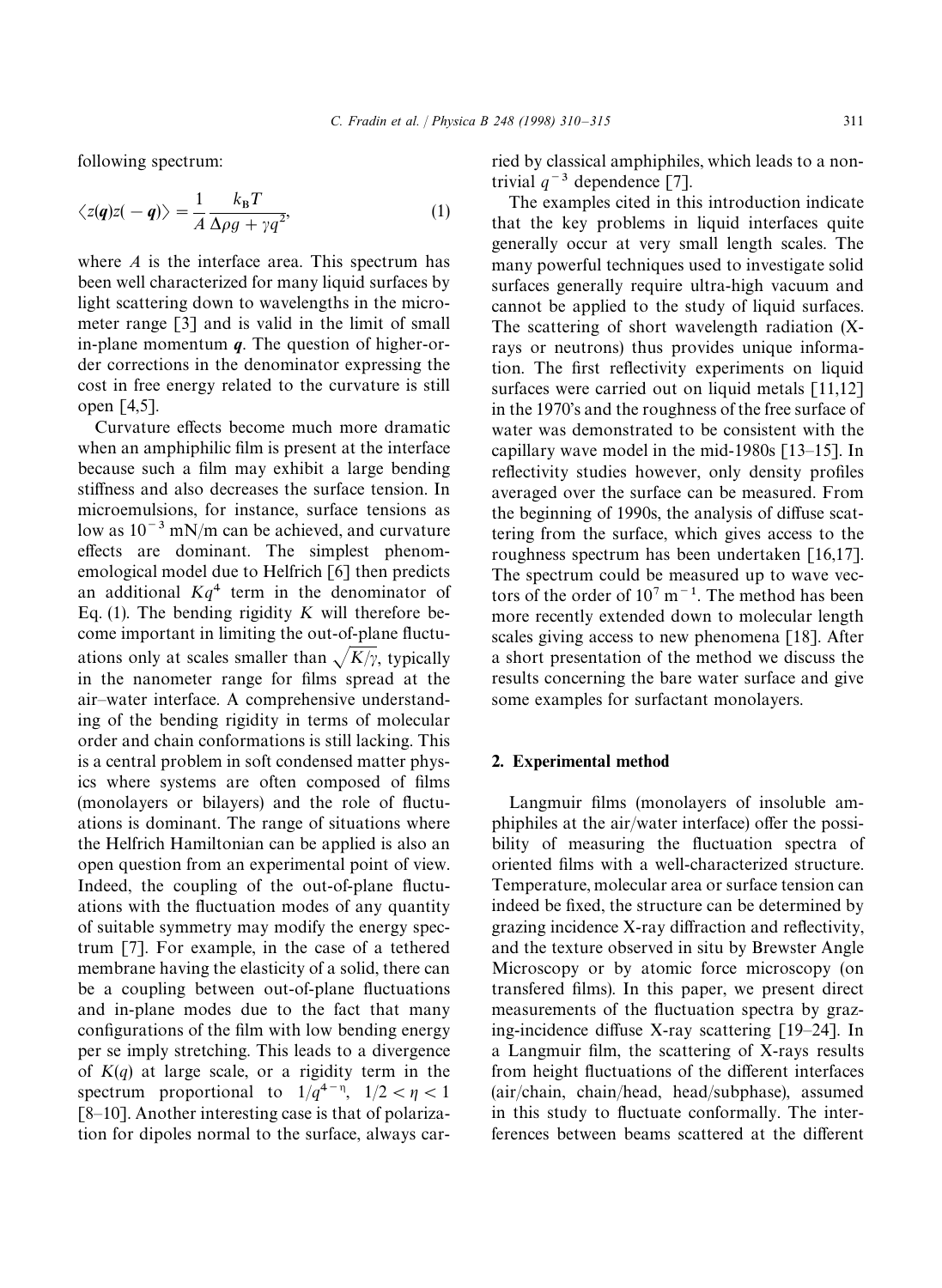



Fig. 1. Schematics of the experiment (Troïka beamline). (a):  $(q_x, q_z)$  incidence plane geometry. (b): in-plane  $q_y$  geometry. *C\**(1 1 1): diamond monochromator, SiC: mirror, VP: vacuum paths, LT: Langmuir trough, NaI(Tl): scintillation detector. PSD: position sensitive gas-filled (xenon) detector. The curve in (b) represents the scattered intensity (horizontal axis) as a function of the vertical position on the PSD.

interfaces, which can be accounted for within the distorted wave Born approximation taking into account refraction and absorption [20,21], give rise to the normal  $q_z$  dependence. The  $(q_x, q_y)$  dependence of the scattered intensity is concentrated in the form:  $e^{-q_z^2\langle z^2\rangle}\int\!\mathrm{d} x\;\mathrm{d} y$ [ $e^{q_z^2\langle z(\tilde{\bf0},0)z(x,y)\rangle}-1$ ] $e^{\mathrm{i}(q_xx+q_yy)}\tilde{R}(x,\,y),$ where  $\tilde{R}(x, y)$  is the Fourier transform of the resolution function. For small  $q_z$ , the exponential can be developed and one simply gets the convolution of the roughness spectrum  $\langle z(q)z(-q) \rangle$  with the resolution function.

The measurements were performed at the "Troïka" and "CRG-IF" beamlines of the European Synchrotron Radiation Facility (ESRF). Two types of experimental configurations were used (Fig. 1). At the Troika beamline (undulator) the desired radiation was selected using the ( 1 1 1) reflection of a diamond monochromator in a Laue geometry. A SiC mirror was used in the monochromatic beam in order to fix the grazing angle of incidence and eliminate higher-order light. At the CRG-IF beamline (bending magnet) a double Si(1 1 1) monochromator and a platinum-coated glass mirror are used. In both cases, the intensity of the  $0.4 \times 0.2$  mm<sup>2</sup> ( $w \times h$ ) beam was approximately  $2 \times 10^{10}$  counts/s. The two beamlines differ notably for these experiments in the horizontal divergence of the synchrotron X-ray beam at the sample. A home-made Langmuir trough was mounted on a Nanofilm technologie GmbH active vibration isolation system on the sample stage of the diffractometer. Since the signal scattered by the interfacial fluctuations at large in-plane wave vector  $q_{xy}$  is very low ( $\approx 10^{-10}$  of the incident beam), extreme care was taken to limit the background by shielding of the experimental device and by a flux of He gas in the Langmuir trough. Another very important requirement is to fix the grazing angle of incidence below the critical angle for total external reflection in order to limit the penetration and therefore scattering in the bulk. Under total external reflection conditions the background could be measured by simply lowering the trough by 1 mm and scanning around the direct beam. The first type of experiments consists of  $\theta_d$  detector scans in the plane of incidence with a fixed angle of incidence  $\theta_i$  (see Fig. 1a). With this geometry both  $q_x =$ )] and  $q_z = 2\pi / [\sin(\theta_i) +$  $2\pi/\lambda \left[\cos(\theta_i) - \cos(\theta_d)\right]$  $\sin(\theta_d)$ ]  $\approx \sqrt{4\pi q_x/\lambda}$  are varied jointly in an experi ment. In a second type of experiments (Fig. 1b) we measured the scattered intensity in the  $q<sub>y</sub>$  direction, i.e. without any coupling to the vertical structure. Intensity was collected using a NaI(Tl) scintillator in the first configuration and a gas-filled (xenon) position-sensitive detector (PSD) in the second configuration.

#### 3. Bare water free surface

The intensity scattered by the bare water free surface (from a Millipore purification system) is presented in Fig. 2 for both experimental configurations. In this case the scattered intensity can be calculated without any adjustable parameter: the surface tension  $\gamma H_2O$  is known, as well as the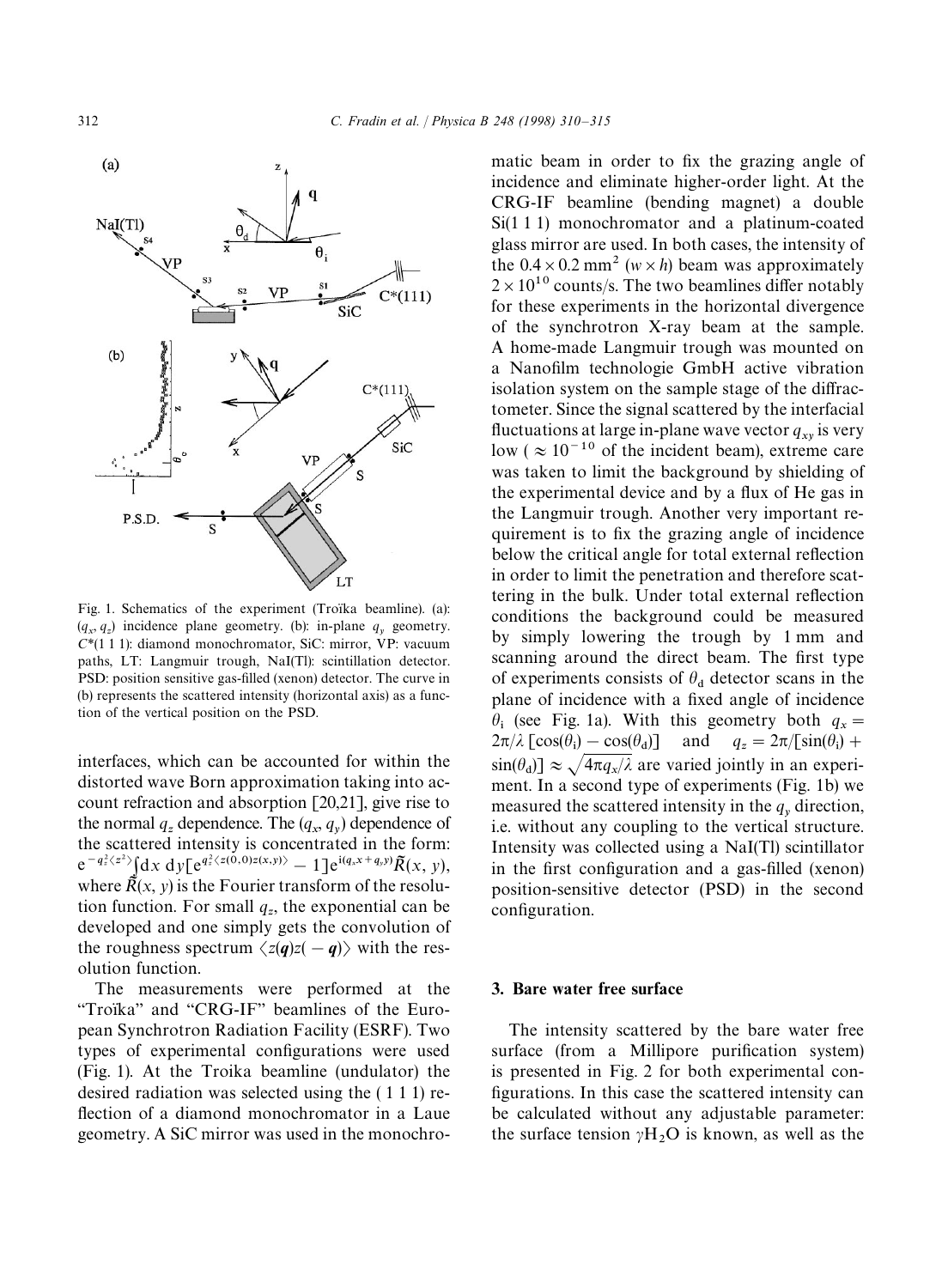

Fig. 2. Scattering by the bare water surface in the plane of incidence (a) and in the plane of the surface (b). For measurements in the plane of incidence  $q_x$  is the projection of the wave vector transfer on the horizontal "1 mm" (circles) and "10 mm" (triangles) is the opening of slit *s* <sup>3</sup> in Fig. 1a. Squares represent the background which was not subtracted. In (b) the background was subtracted following the procedure indicated in text. The full line is calculated by using the capillary wave spectrum of Eq. (1) and the acoustic wave scattering cross section Eq. (2) has been included to calculate the dashed line curve. Note that the great dynamic range of the *y*-scale has been compressed by a multiplication of the measured scattered intensity by  $q_x$  or  $q_y^2$ .

different parameters determining the resolution of the experiment (slit dimensions, incident and accepted beam footprints). The intensity scattered in the plane of incidence is presented in Fig. 2a. The data extended to  $q \ge 10^8$  m<sup>-1</sup> and are well described by the spectrum of Eq. (1). The data taken in the interface plane  $(q_y)$  extended to even larger wave vectors ( $\approx 10^{10}$  m<sup>-1</sup>, note that this is two orders of magnitude more than that of the best previous measurements [16]) but can only be described with the spectrum of Eq. (1) up to  $q \approx 5 \times 10^8$  m<sup>-1</sup>. The excess scattering  $q \ge 10^9$  m<sup>-1</sup> indicates either a smaller effective tension at such large wave lengths [5] or another source of scattering. Because this scattering seems to have no dependence on *q* (the apparent  $q^{-1}$  dependence in Fig. 2 is due to the resolution function), it can be due to acoustic waves within the penetration depth of the beam. The corresponding scattering cross-section [21] can be calculated from the density-density correlation function at or near the interface which can itself be determined by using the linear response theory [3]:

$$
\frac{d\sigma}{d\Omega} = \frac{k_0^4}{16\pi^2} \frac{A(1 - n^2)^2 |t_{\rm in}|^2 |t_{\rm out}|^2 k_{\rm B} T_{\kappa T}}{2 \text{Im}(q_z)},\tag{2}
$$

where *n* is the refraction index of water,  $t_{\text{in}}$  and  $t_{\text{out}}$  are the transmission coefficients of the air/water interface for the incident and scattered beams,  $\kappa_{\rm T}$ is the isothermal compressibility of water  $(4.58 \times 10^{-10} \text{ m}^2 \text{ N}^{-1})$ , and Im( $q_z$ ) is the imaginary part of the normal component of the wave-vector transfer (inverse of the penetration length). Including this contribution gives a better agreement (Fig. 2b), without discarding the possibility of other corrections.

#### 4. Surfactant monolayers

When a surfactant monolayer is present at the interface, its first effect is to reduce the surface tension:  $\gamma = \gamma_{\text{H}_2\text{O}} - \Pi$ , where  $\Pi$  is the surface prestension.  $\gamma = \gamma_{\text{H}_2\text{O}} - 11$ , where 11 is the surface pressure, as illustrated in Fig. 3 for an arachidic acid (CH<sub>3</sub>–(CH<sub>2</sub>)<sub>18</sub>–COOH) film. Higher-order corrections to the spectrum, i.e. effects of the bending stiffness of the film are also evidenced. Results for a  $L_{\alpha}$  di-palmitoylphosphatidylcholine (DPPC) film on pure water are presented in Fig. 4. Whereas at small  $q_y$  values the scattered intensity scales with the surface tension as expected, this is no longer true at large  $q_y$  due to the effect of bending stiffness. We have analysed the data of Fig. 4 using the spectrum Eq. (1) plus an additional term  $Kq<sup>4</sup>$  in the denominator. For the more compressed film of Fig. 4 we find  $K = (5 \pm 2)k_B T$ , smaller than generally expected in condensed DPPC films [25], but consistent with a naïve estimation relying on the theory of the elasticity of solid shells:  $K =$  $\epsilon h^2/12 \approx 13k_B T$  with  $\epsilon \approx 0.3$  N/m [26], the inverse of the compressibility of the film of thickness  $h \approx 1.4$  nm [27]. The observed wave-vector range is not large enough to allow the precise determination on the exponent 4.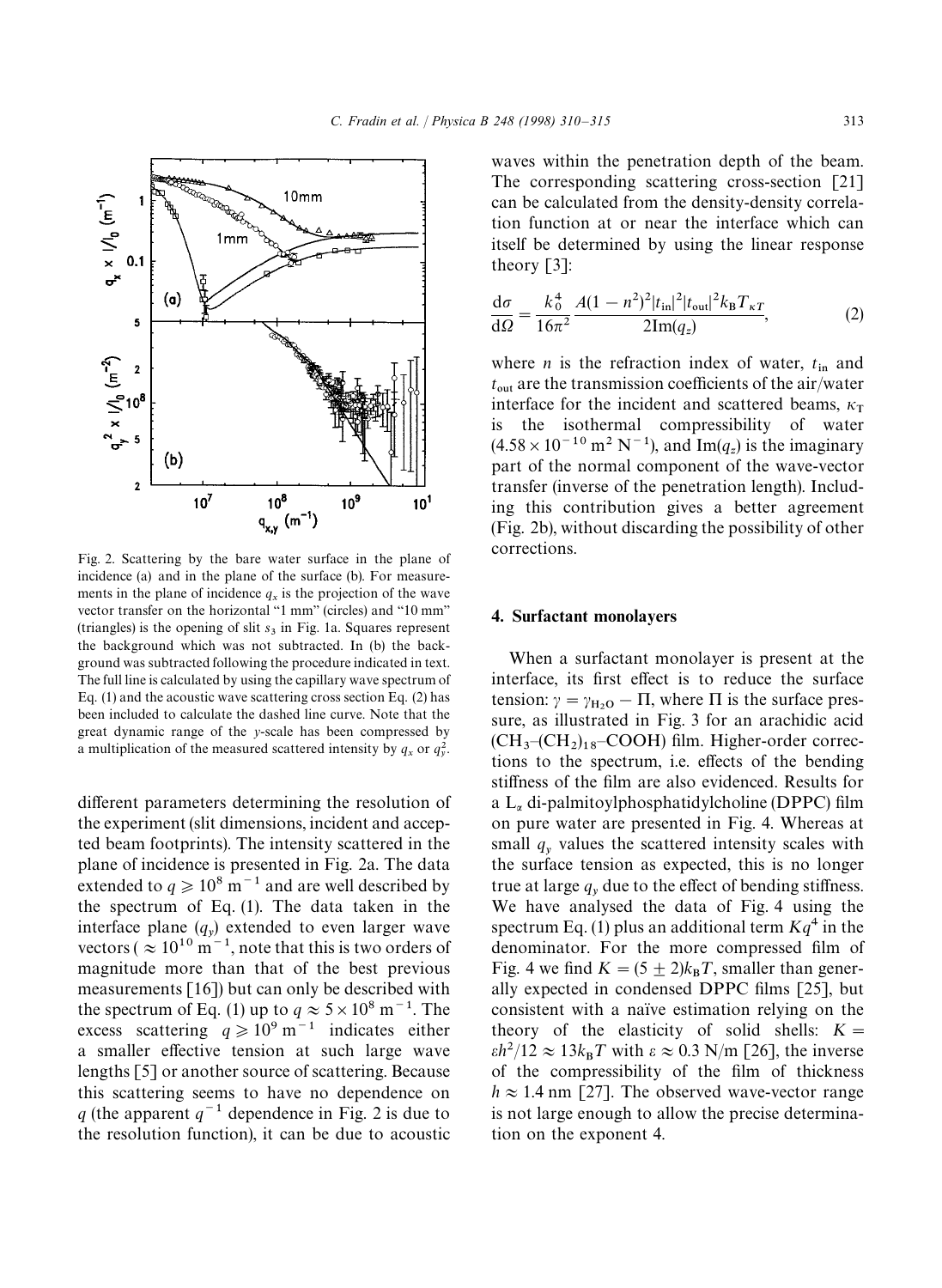

Fig. 3. (a) Intensity scattered by an arachidic acid film (black curves) and water (grey curves). The surface tensions are (top to bottom) 33 mN/m (diamonds), 43 mN/m (triangles), 53 mN/m (squares), 69 mN/m (circles) and 73 mN/m. (b): The same data normalized by  $\gamma/\gamma_{\text{water}}$  in order to illustrate the scaling  $I \propto \gamma$  in the range  $3 \times 10^6$  m<sup>-1</sup>  $\le q_x \le 8 \times 10^6$  m<sup>-1</sup> where capillary waves dominate the fluctuation spectra. The fringes are due to the normal film structure since  $q_z$  is not constant in the  $(x, z)$ configuration.

We have observed exponents smaller than 4 in the case of the very rigid films [8] formed by fatty acids (here behenic acid  $CH_3-(CH_2)_{20}-COOH$ ) on divalent cation subphases ( $5\times10^{-4}$  mol/l CdCl<sub>2</sub> at high pH (8.9) and low temperature (5*°*C). Uncompressed, such films exhibit a  $q^{-3.3}$  power law which could be due to the coupling between in-plane (phonons) and out-of-plane elasticity [18]. Under compression, those rigid films buckle in the third dimension as shown in Fig. 5. The film is homogeneous at scales  $\leq 1 \mu m$ , and the only possible source of scattering (i.e. refractive index inhomogeneities) are indeed surface corrugations. As shown in Fig. 5, the buckling wave length  $\Delta \approx 2\pi/(3\times10^8 \text{ m}^{-1})\approx 20 \text{ nm}$  changes only slightly under compression, but the amplitude strongly increases. This buckling could be induced by the asymmetry in packing constraints for headgroups and aliphatic chains, like in the ripple phase of



Fig. 4. Intensity scattered in the horizonatal plane by a bare water surface (grey triangles) and a DPPC film at 3*°*C compressed at 20 mN/m (grey circles) and 40 mN/m (black circles). Lines are the best fits as indicated in text. Note that the scattered intensity scales with the surface tension at low  $q_y$  but that this is no longer true at large  $q_y$  due to the effect of bending stiffness (the black curve passes below the grey curves). Inset: corresponding molecular area-surface pressure isotherm.

lyotropic liquid crystals [28] where similar periods are observed. The buckling wave length (Fig. 5) could result from a balance between the headgroup size inducing spontaneous curvature, the chain length that would limit the possible curvature, surface tension and the energy cost of defects.

#### 5. Conclusion

In conclusion, the possibility of measuring height fluctuation spectra of liquid*—*gas interfaces down to molecular scales, thus enabling the determination of exponents and bending constants by means of X-ray surface scattering has been demonstrated. We are currently extending this method for measurements of films at liquid*—*liquid interfaces.